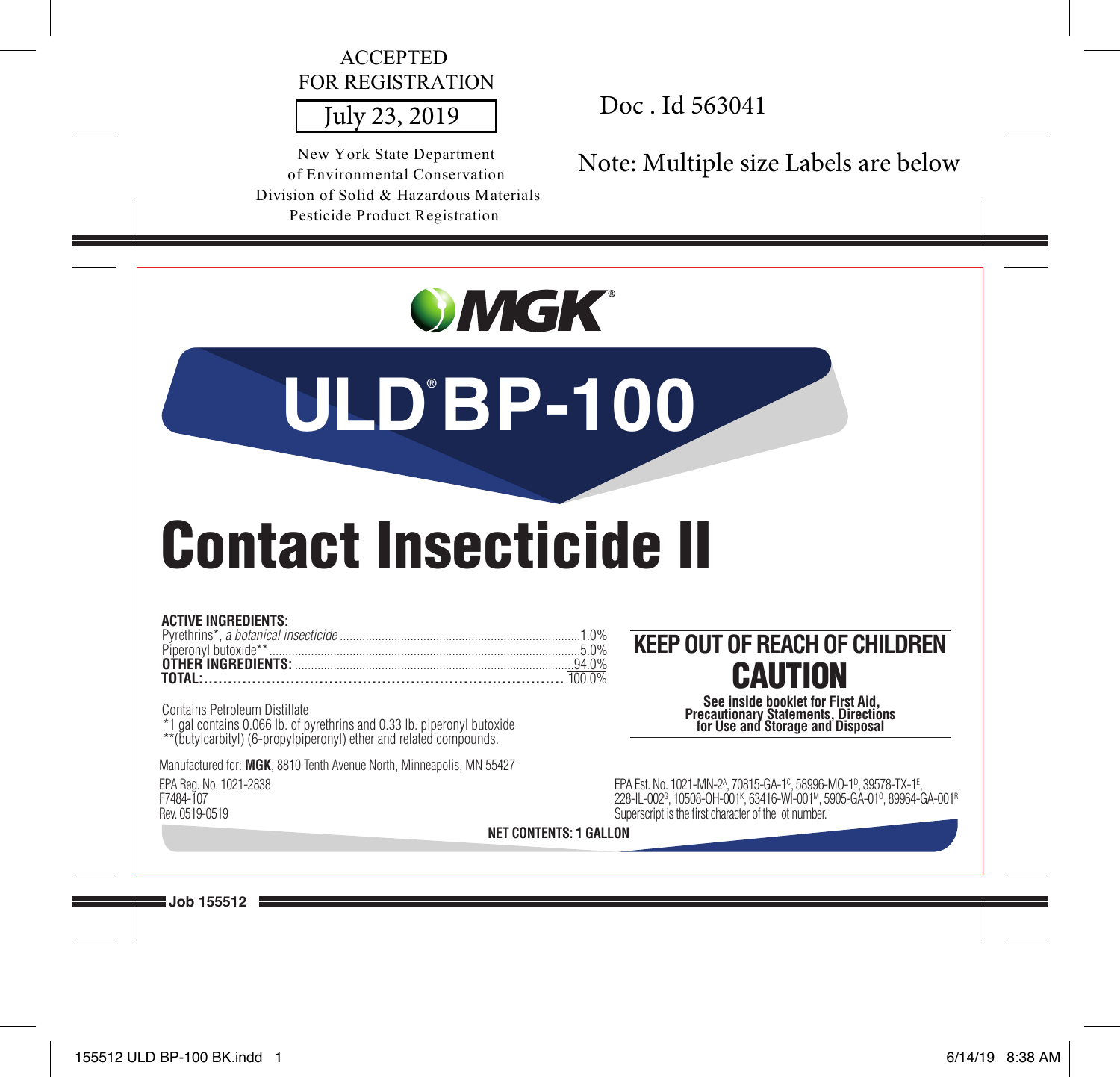| <b>FIRST AID</b>                                                                                                                                                                                                                                                                  |                                                                                                                                                                     |  |  |
|-----------------------------------------------------------------------------------------------------------------------------------------------------------------------------------------------------------------------------------------------------------------------------------|---------------------------------------------------------------------------------------------------------------------------------------------------------------------|--|--|
| IF IN EYES:<br>• Hold eyes open and rinse slowly and gently with water for 15 to 20 min.<br>• Remove contact lenses, if present, after the first 5 min, then continue rinsing eyes.<br>• Call a poison control center or doctor for treatment advice.                             |                                                                                                                                                                     |  |  |
| IF ON SKIN OR<br>CLOTHING:                                                                                                                                                                                                                                                        | • Take off contaminated clothing.<br>. Rinse skin immediately with plenty of water for 15-20 min.<br>• Call a poison control center or doctor for treatment advice. |  |  |
| <b>NOTE TO PHYSICIAN:</b> Contains petroleum distillate - vomiting may cause aspiration pneumonia.                                                                                                                                                                                |                                                                                                                                                                     |  |  |
|                                                                                                                                                                                                                                                                                   | <b>HOTLINE NUMBER</b>                                                                                                                                               |  |  |
| Have the product container or label with you when calling a poison control center or doctor or going for treatment. For additional information on this<br>pesticide product (including health concerns, medical emergencies or pesticide incidents), you may call 1-888-740-8712. |                                                                                                                                                                     |  |  |
| PRECAUTIONARY STATEMENTS                                                                                                                                                                                                                                                          |                                                                                                                                                                     |  |  |
| HAZARDS TO HUMANS AND DOMESTIC ANIMALS                                                                                                                                                                                                                                            |                                                                                                                                                                     |  |  |
| <b>CAUTION:</b> Harmful if absorbed through skin. Causes moderate eye irritation. Avoid contact with skin, eyes or clothing. Prolonged or frequently<br>repeated skin contact may cause allergic reaction in some individuals.                                                    |                                                                                                                                                                     |  |  |
| PERSONAL PROTECTIVE EQUIPMENT (PPE)<br>Mixers, loaders, applicators and other handlers must wear the following: Long-sleeved shirt, long pants, shoes and socks, and chemical-resistant<br>gloves made of barrier laminate, nitrile rubber, neoprene rubber or Viton.             |                                                                                                                                                                     |  |  |

- In addition to the above PPE, applicators using a high-pressure hand wand in an enclosed area must wear at least a NIOSH-approved respirator<br>with: a dust/mist filter with MSHA/NIOSH approval number prefix TC-21C or any
- In addition to the above PPE, applicators fogging this product (applying as a space spray) in an enclosed area must wear a half-face, tull-face, or<br>hood-style NIOSH-approved respirator with: a dust/mist filtering cartrid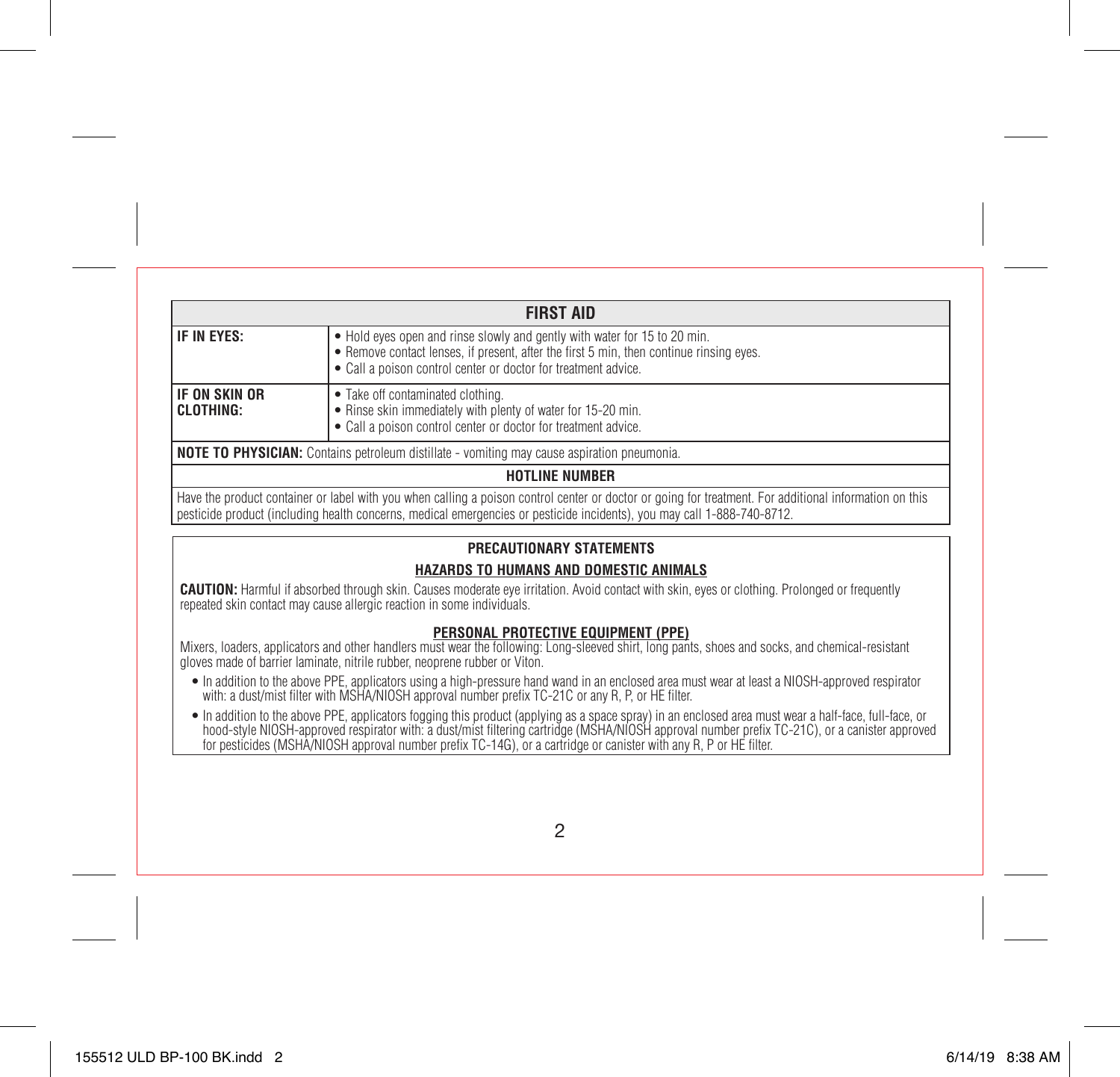# **USER SAFETY REQUIREMENTS**

Follow manufacturer's instructions for cleaning/maintaining PPE. If no such instructions for washables exist, use detergent and hot water. Keep and wash PPE separately from other laundry. Discard clothing and other absorbent material that have been drenched or heavily contaminated with the product's concentrate. **Do not** reuse them.

# **USER SAFETY RECOMMENDATIONS**

Users should:

• Wash hands before eating, drinking, chewing gum, using tobacco or using the toilet.

- Remove clothing/PPE immediately if pesticide gets inside. Then wash thoroughly and put on clean clothing.
- Remove PPE immediately after handling this product. As soon as possible, wash thoroughly and change into clean clothing.

# **ENVIRONMENTAL HAZARDS**

**TERRESTRIAL APPLICATIONS:** This product is toxic to aquatic organisms, including fish and invertebrates. Drift and runoff may be hazardous to aquatic organisms in water adjacent to treated areas. This product has a potential for runoff for several weeks after application. Poorly draining soils and soils with shallow water tables are more prone to produce runoff that contains this product.

This product is highly toxic to bees exposed to direct treatment on blooming crops or weeds. **Do not** apply this product or allow it to drift to blooming crops or weeds while bees are actively visiting the treatment area. To protect the environment, **Do not** allow pesticide to enter or run off into storm drains, drainage ditches, gutters or surface waters. Applying this product in calm weather when rain is not predicted for the next 24 hr will help to ensure that wind or rain does not blow or wash pesticide off the treatment area. Rinsing application equipment over the treated area will help avoid runoff to water bodies or drainage systems.

# **PHYSICAL OR CHEMICAL HAZARDS**

**Do not** use or store near heat or open flame. **Do not** apply this product around electrical equipment due to the possibility of shock hazard.

For indoor or outdoor application as a direct, space, area or contact spray. Dependent upon the insects and areas to be treated, this product may be applied through mechanical aerosol (non-metered) or ultra-low volume (ULV) generators, as well as thermal and conventional fogging or spraying equipment. **KILLS:** Ants (excluding Harvester & Pharaoh), Bed Bugs, Cockroaches, Fleas, Flies, Scorpions, Spiders, Stored Product Pests (Beetles, Mites, Moths) and Ticks **FOR USE IN:** Commercial (including Food Handling Establishments, Food Service, Storage, Preparation and Processing Areas), Institutional and Residential Areas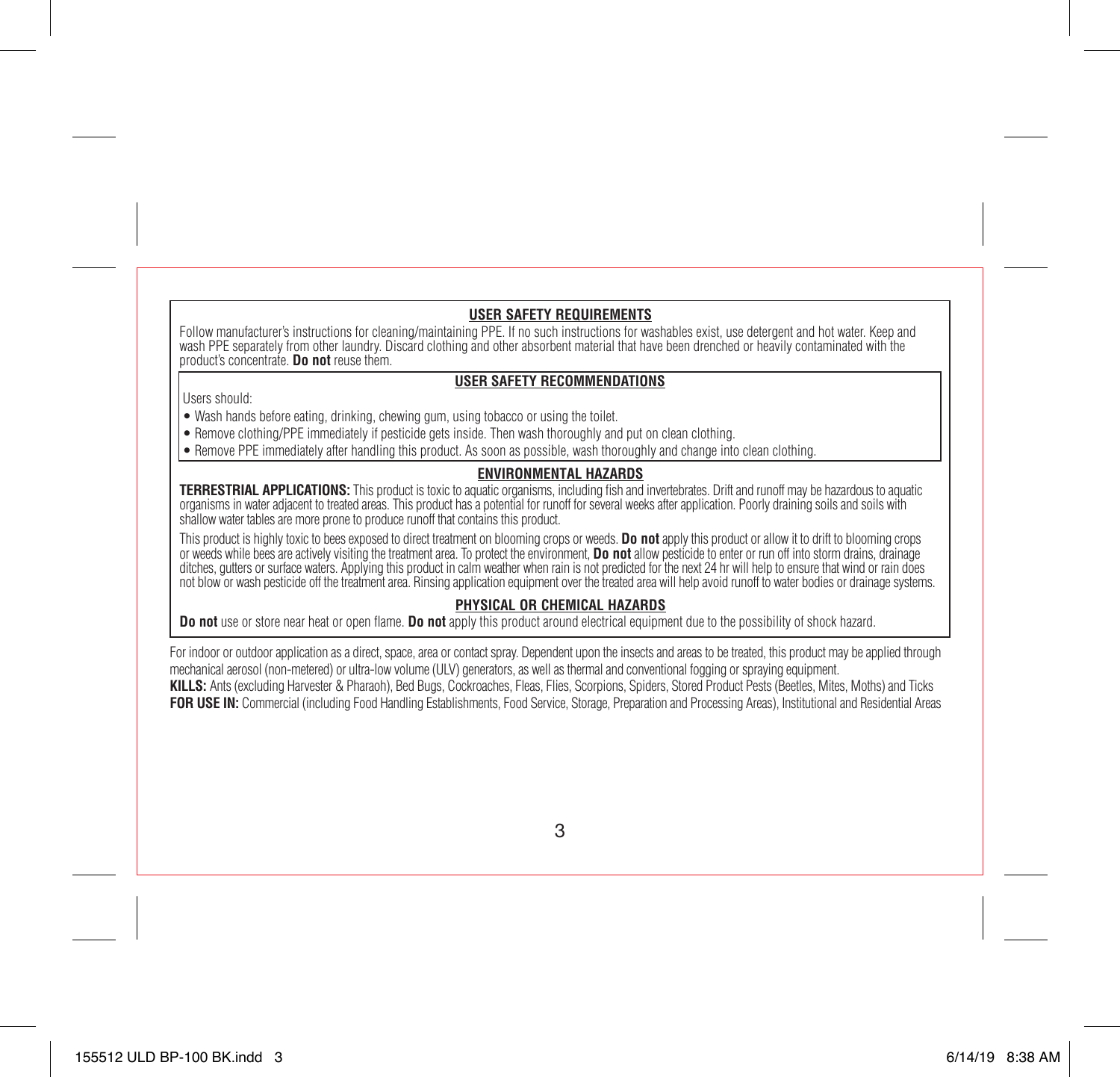# **DIRECTIONS FOR USE**

It is a violation of Federal law to use this product in a manner inconsistent with its labeling.

### **USE RESTRICTIONS**

- Apply this product only as specified on this label.
- **Do not** apply more than 1 time/day.
- Only protected applicators may be in treatment area during application.
- **Do not** apply this product in a way that will contact workers or other persons, either directly or through drift.
- **Do not** remain in treated area. Exit area immediately and **do not** enter or allow others to enter treated area until sprays have dried, until vapors, mists and aerosols have dispersed, and the treated area has been thoroughly ventilated.
- Remove pets, birds and cover fish aquariums before spraying.
- When used as a direct or space spray, **do not** enter or allow others to enter until sprays have dried.
- For space sprays:
- o **Do not** allow adults, children or pets to enter the treated area for at least 15 min, until vapors, mists and aerosols have dispersed and the treated area has been thoroughly ventilated.
- o **Do not** remain in treated area. Exit area immediately and remain outside the treated area until aerosol, vapors and/or mists and aerosols have dispersed and the treated area has been thoroughly ventilated.
- Remove or cover exposed food and drinking water, in the treatment area, before application.
- Remove or cover dishes, utensils, food processing equipment, and food preparation surfaces, in the treatment area, or wash them before use.
- **Do not** apply as a space spray in residences.
- For space spray applications in food handling and processing facilities:
- o **Do not** make applications when facility is in operation.
- o Cover or remove food, in the treatment area, prior to space spray applications.
- o Cover food processing surfaces, in the treatment area, or clean after treatment and before use.
- Except when applying to sewers or drains as instructed on this label, **do not** apply directly to sewers or drains, or to any area like a gutter where drainage to sewers, storm drains, water bodies, or aquatic habitat can occur.
- When used in dairy barns or facilities: Close milk bulk tank lids to prevent contamination from spray and from dead or falling insects. Remove or cover milking utensils before application. Wash teats of animals before milking.

**Continued**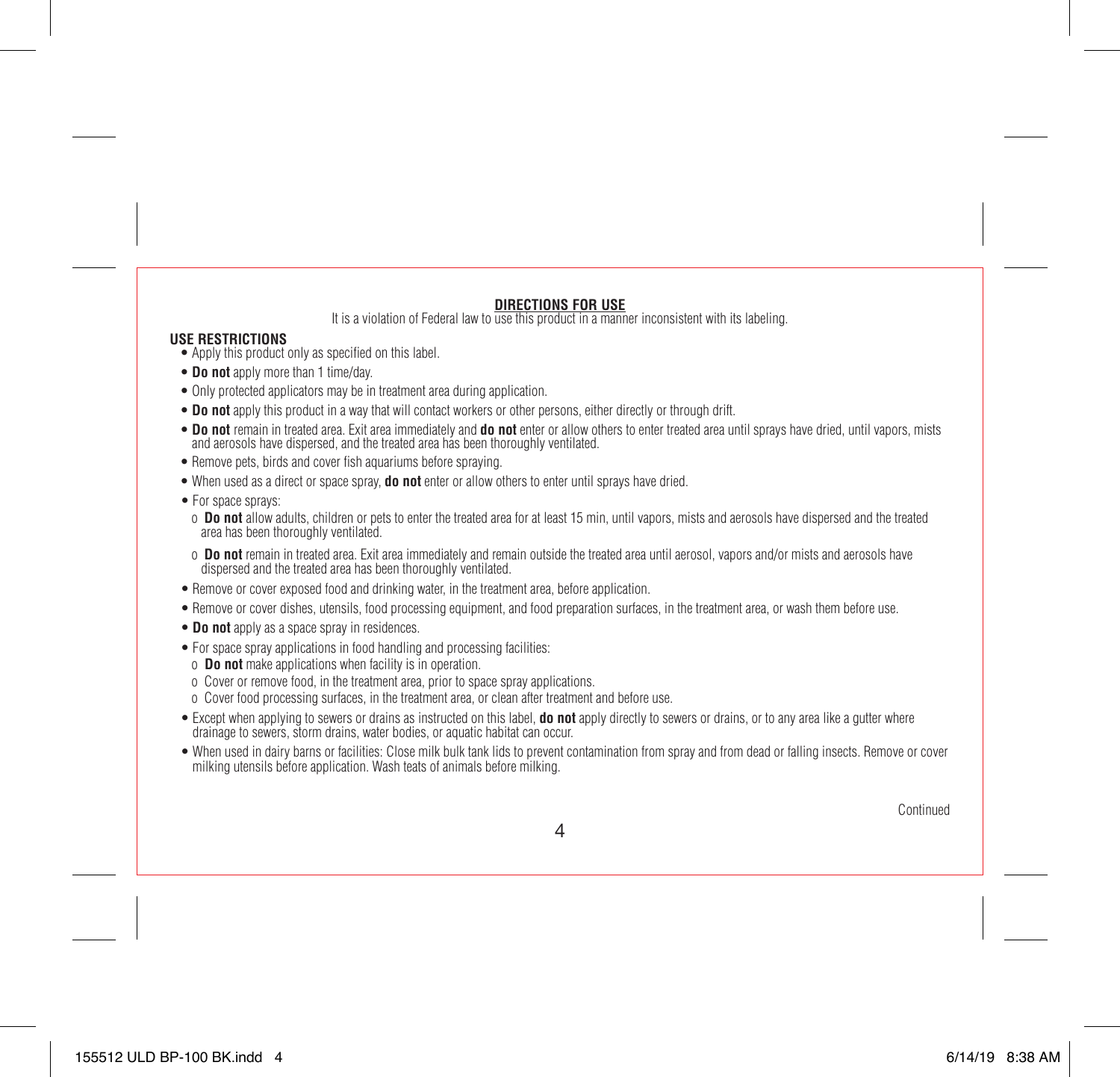- **Do not** apply this product in hospital rooms while occupied or in any rooms occupied by the elderly or infirm. Remove patients from room prior to treatment and thoroughly ventilate (2 hr) after application. **Do not** return patients to room until after ventilation.
- **Do not** use in patient rooms in hospitals and nursing homes for treatment of bed bugs.
- **Do not** apply to classrooms when in use.
- **Do not** use in aircraft cabins.
- **Do not** make outdoor applications during rain.
- **Do not** apply directly to impervious horizontal surfaces such as sidewalks, driveways and patios except as a spot or crack and crevice treatment. During application, **do not** allow pesticide to enter or run off into storm drains, drainage ditches, gutters or surface waters.
- All outdoor applications, if permitted elsewhere on this label, must be limited to spot or crack and crevice treatments only, except for the following permitted uses, if allowed elsewhere on this label:
- 1. Applications to soil or vegetation, as listed on this label, around structures;
- 2. Applications to lawns, turf and other vegetation, as listed on this label;
- 3. Applications to the side of a building, up to a maximum height of 3 ft. above grade;
- 4. Applications to underside of eaves, soffits, doors or windows permanently protected from rainfall by a covering, overhang, awning or other structure;
- 5. Applications around potential pest entry points into buildings, when limited to a surface band not to exceed 1" in width;
- 6. Applications made through the use of a coarse, low-pressure spray to only those portions of surfaces that are directly above bare soil, lawn, turf, mulch or other vegetation, as listed on this label, and not over an impervious surface, drainage or other condition that could result in runoff into storm drains, drainage ditches, gutter or surface waters, in order to control occasional invaders or aggregating pests.
- Not for use in outdoor residential misting systems.

## **PRODUCT INFORMATION**

**Note:** Some furniture finishes, particularly plastics, can be damaged by petroleum based insecticides. To avoid damage, cover those items and **do not** spray directly. If in doubt, test by applying this material to an inconspicuous area before spraying.

# **USE IN FOOD HANDLING ESTABLISHMENTS**

Applications are permitted in food/feed areas of food/feed handling establishments as a contact spray, space spray or crack and crevice treatment, including those operating under the Federal meat, poultry, shell egg grading and egg products inspection programs. Food handling establishments are places other than private residences in which food is held, processed, prepared or served.

**FOOD AREAS:** Include areas for receiving, serving, storing (dry, cold, frozen, raw), packing (canning, bottling, wrapping, boxing), preparing (cleaning, slicing, cooking, grinding), edible waste storage and enclosed processing systems (mills, dairies, edible oils, syrups).

Continued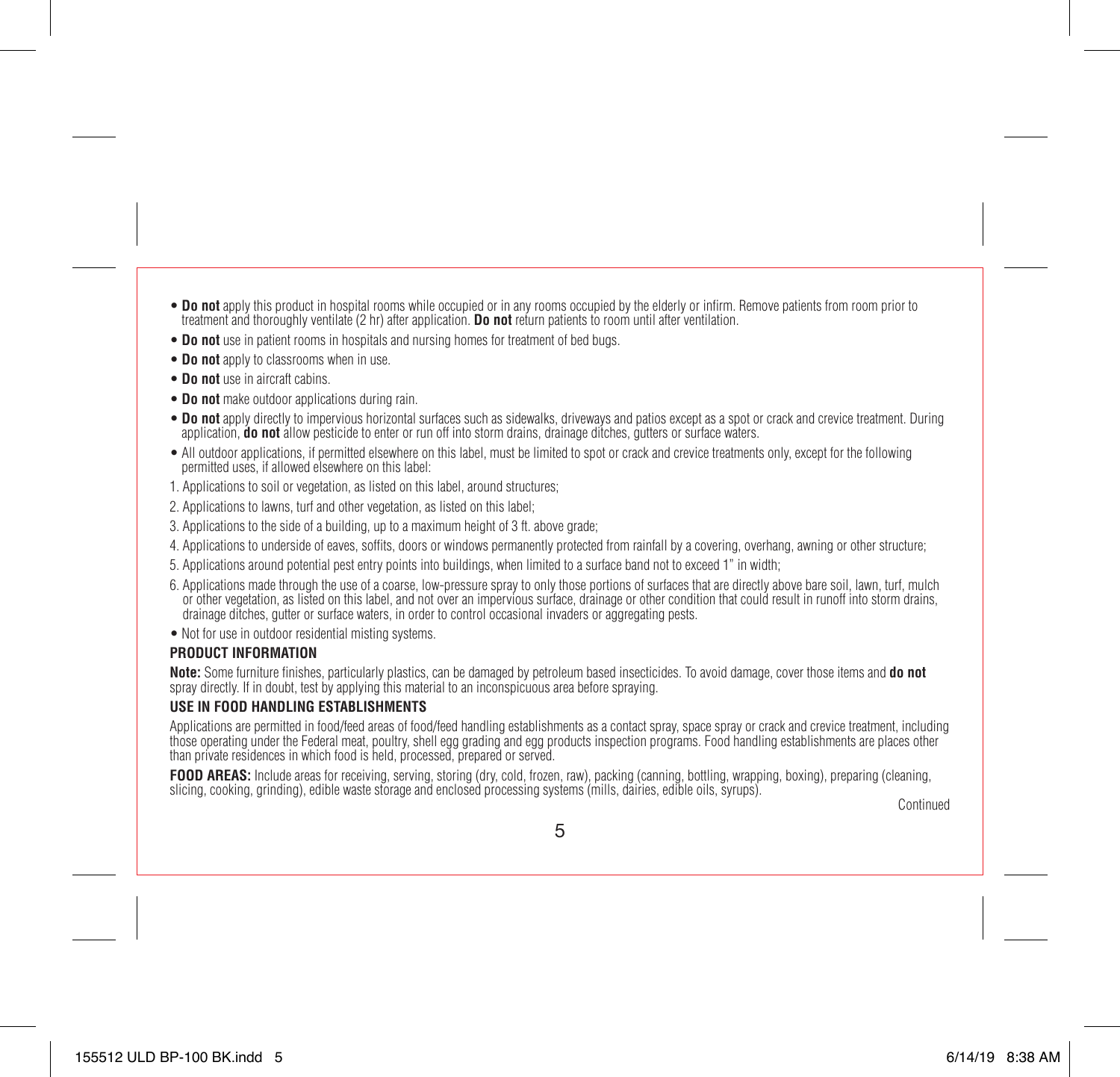**NON-FOOD AREAS:** Include areas such as garbage rooms, lavatories, floor drains (to sewers), entries and vestibules, offices, locker rooms, machine rooms, boiler rooms, garages, mop closets and storage areas (after canning or bottling).

Apply according to specific directions for pest(s) to be treated under the Indoor Use section below. **Do not** make space spray applications to food areas when the facility is in operation. Prior to space spray applications, remove or cover exposed food and drinking water in the treatment area. Remove or cover dishes, utensils, food processing equipment, and food preparation surfaces, in the treatment area, or wash them before use.

## **INDOOR USE**

**SPACE SPRAY – FLYING INSECTS (Flies, Gnats):** Use full strength or dilute as desired using the dilution chart below. Prior to treatment, open cabinets, doors and equipment to be treated; turn off air conditioners and fans, extinguish all flames and close windows in the area to be treated. Apply using a mechanical aerosol generator (no droplets > 50 microns in diameter and 80% < 30 microns). Apply undiluted at a rate of approx. 1 fl. oz./1,000 ft<sup>3</sup> of room space, or apply diluted at the rate of 1 to 2 fl. oz./1,000 ft<sup>3</sup> of room space. In commercial operations, subtract the space occupied by stored product or equipment from the cubic footage. Disperse toward areas suspected of harboring the greatest infestations of listed pests. Disperse in all locations (including around equipment, appliances and pallets, if desired) contacting as many insects as possible. **Do not** remain in treated areas after application. Keep area closed for at least 1 hr. Open and thoroughly ventilate treated areas before reoccupying.

**Do not** apply as a space spray in residences.

**DILUTION:** Use a white mineral oil conforming to regulation 21 CFR 178.3620(b) or an odorless light petroleum hydrocarbon conforming to 21 CFR 172.882 or 40 CFR 180.910 (inert ingredients used pre and post-harvest; exemptions from the requirement of a tolerance) and 180.930 (inert ingredients applied to animals; exemptions from the requirement of a tolerance.) Combine oil and concentrate as directed below and mix well just prior to application.

| <b>Pyrethrin % Desired</b>           | <b>Mixture Rate</b>           | Application Rate per 1,000 ft <sup>3</sup> |
|--------------------------------------|-------------------------------|--------------------------------------------|
| 0.50                                 | 1 Part Conc. to 1 Part Oil    | 1 fl. oz.                                  |
| 3 Parts Conc. to 7 Parts Oil<br>0.30 |                               | $1$ to $2$ fl. oz.                         |
|                                      | 3 Parts Conc. to 17 Parts Oil | 1 to 2 fl. oz.                             |

**SPACE SPRAY – CRAWLING INSECTS (Ants, Bed Bugs, Beetles, Earwigs, Cockroaches, Silverfish, Spiders):** Use full strength. Prior to treatment, open cabinets, doors and equipment to be treated; turn off air conditioners and fans, extinguish all flames and close windows in the area to be treated. Apply as a space spray using a mechanical aerosol generator (no droplets >50 microns in diameter and 80% <30 microns) at a rate of approx. 1 fl. oz./1,000 ft3 of room space. In commercial operations, subtract the space occupied by stored product or equipment from the cubic footage. Disperse toward areas suspected of harboring the greatest infestations of listed pests. Disperse in all locations (including around equipment, appliances and pallets, if desired) contacting as many insects as possible. **Do not** remain in treated area after application and leave area closed for 1 hr. Ventilate thoroughly before occupants are allowed to reenter. **Do not** apply as a space spray in residences.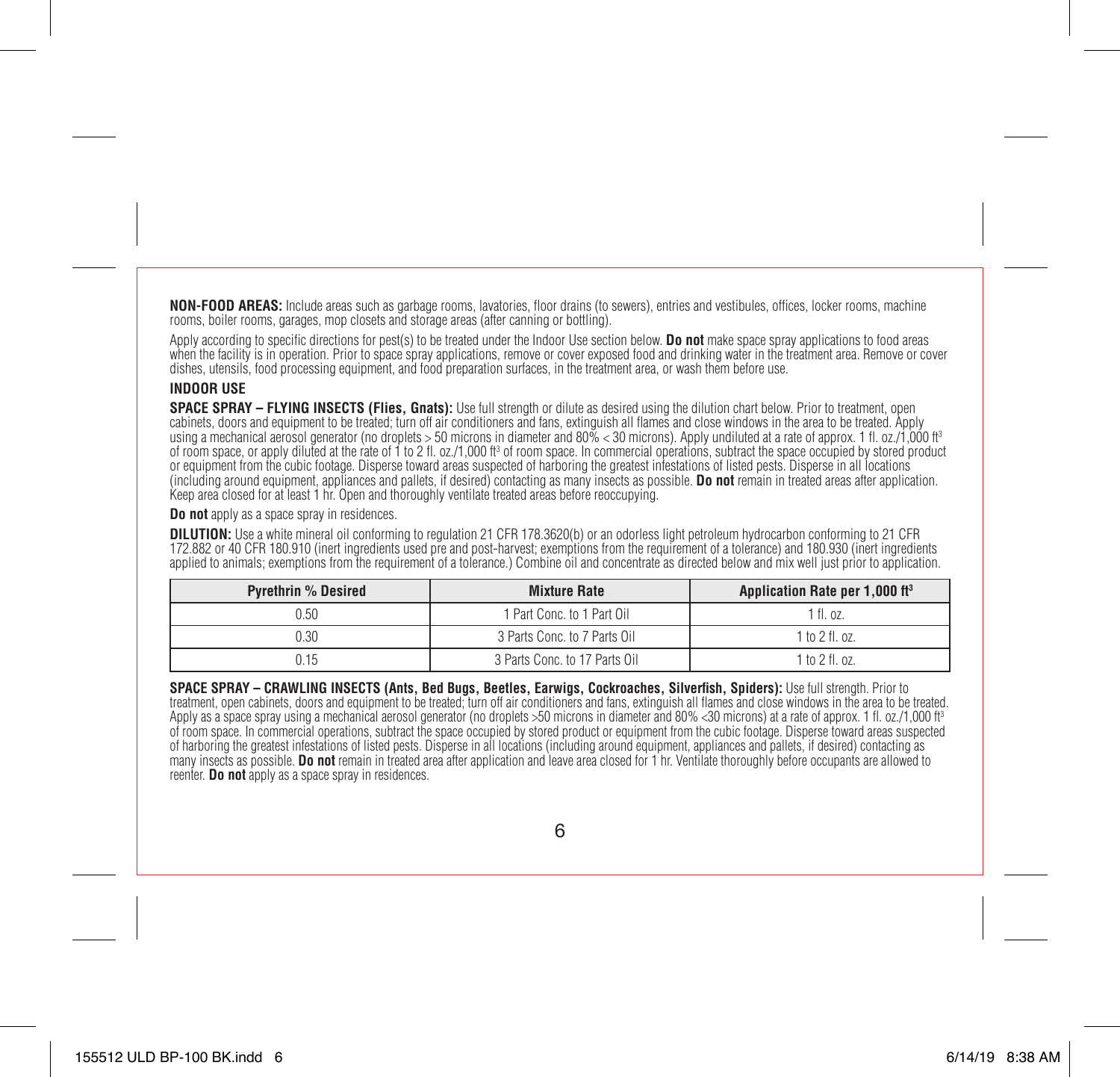**DIRECT SPRAY OR VOID TREATMENTS:** Use equipment designed for space or mist treatments. Follow the manufacturer's recommendations for proper equipment set up and operation. Place the tip of the applicator at or into the crack or crevice or opening to the void. Apply in short bursts into area being treated. Apply 1 sec of product for every 3 ft<sup>3</sup> of void area. **For Direct Spray:** apply the product in short bursts into the area where insects are to be contacted, such as corners of the room, behind and under furniture or other equipment. Apply from a distance of 18 to 24" away from the surface and allow the material to drift to area to be treated. The amount of product applied is not to exceed 0.33 fl. oz./1,000 ft3 . **For Bed Bugs:** Direct application into areas where bed bugs harbor. **Do not** direct this product at mattresses.

**HANDTANK OR PINSTREAM APPLICATION:** Direct application into cracks and crevices in elements of construction, walls, floors, underneath sinks, behind pipes and other places where insects harbor. For spot treatments, use a coarse, low-pressure spray. Limit individual spot treatments to an area no larger than 20% of the surface area. Any individual spot treatment shall not exceed 2 ft². Contact as many insects as possible. Before making any application, ensure product will not stain surface or leave an unacceptable residue. The amount of product applied is not to exceed 0.33 fl. oz./2 ft2 .

## **OUTDOOR USE**

**OUTDOOR GROUND FOGGING APPLICATION USING HANDHELD EQUIPMENT (Flies, Gnats):** Use in open areas near buildings and in campgrounds. Use preferably at a time when temperature is cool ( $\leq 75^{\circ}F$ ) and the wind velocity is approx.  $\leq 5$  mph. When using ULV equipment, apply at the rate of 4 fl. oz./acre. Allow spray drift to penetrate dense foliage.

### **FOR USE ON DOMESTIC ANIMALS/LIVESTOCK**

Use to protect beef cattle, dairy cattle and horses from horn flies, house flies and gnats, apply a light mist sufficient to wet the tips of the hair. To kill stable flies on beef cattle, dairy cattle and horses, apply 2 fl. oz./adult animal, sufficient to wet the hair but not to soak the hide. To kill the motile stages of blood sucking lice on beef and dairy cattle, apply the spray to thoroughly wet the hair. Use 2 fl. oz. or less/animal and repeat every 2 to 3 weeks as required, but **Do not** apply more than 1 time/day. **Do not use on dogs and cats.**

**Space Treatment Over Animals in Barns and Corrals or in Indoor Misting Systems Used in Commercial Barns, Stables and Animal Quarters:** Select proper dilution and treat with ULD equipment over animals, or apply through Indoor Misting Systems.

## **USE RESTRICTIONS FOR INDOOR MISTING SYSTEMS**

- Not for use in outdoor residential misting systems (indoor or outdoor). **Do not** apply this product in barns or stables where animals intended for slaughter or human consumption will be maintained.
- **Do not** apply when food, feed and/or water is present.
- When using this product, installers and service technicians must comply with the license, certification or registration requirements of the state(s), tribe(s) or local authority(ies) where they are installed.
- When applying via a remote activation device, **do not** apply when people and pets are present. If possible, when applying via automatic timer, set the timing for application when people and pets are unlikely to be present.
- Direct nozzles to spray towards the target area and away from areas where people are typically present.
- **Do not** use in evaporative cooling system. Continued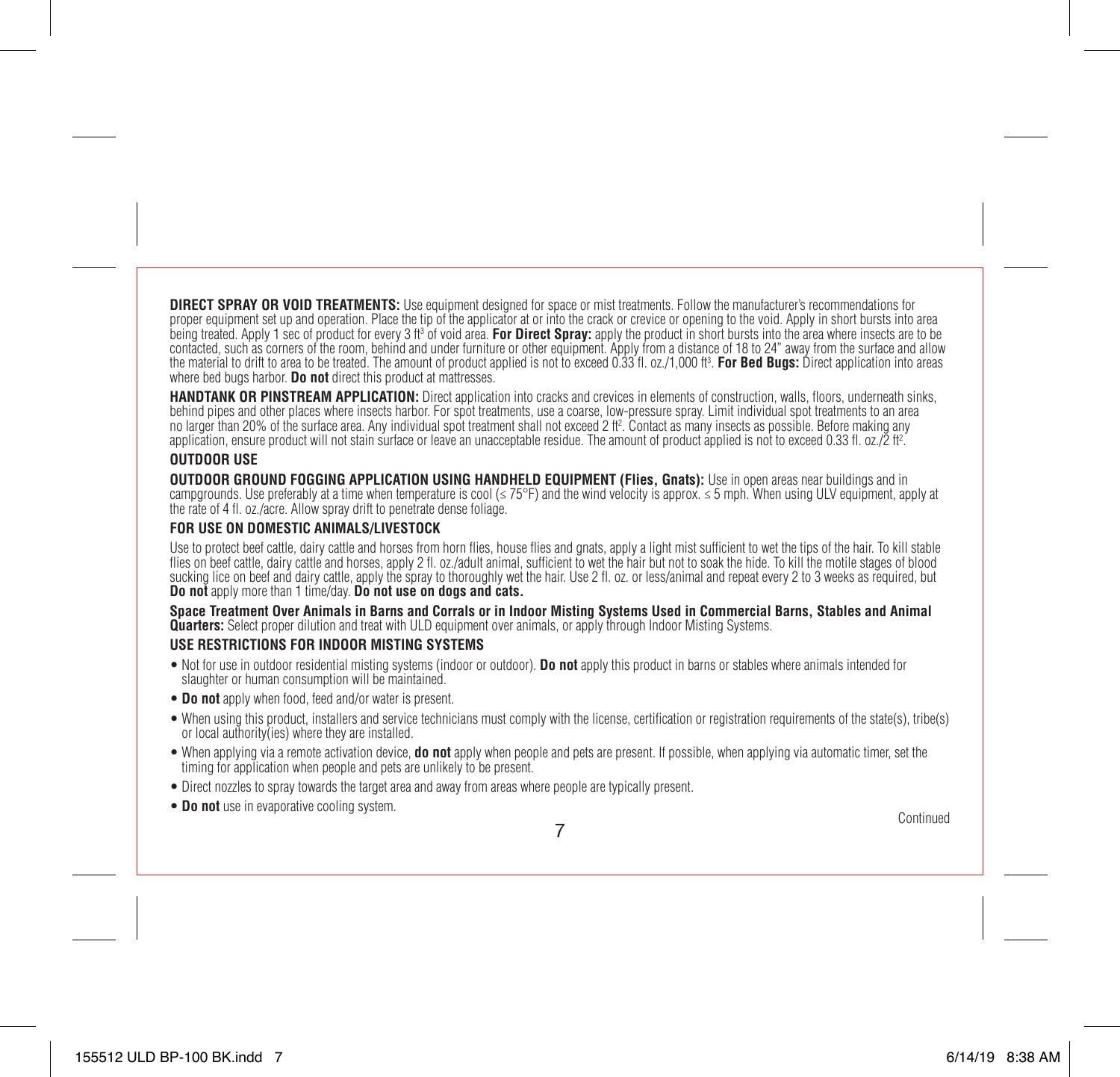- **Do not** use in misters located within 3 ft. of air vents, air conditioner units or windows.
- If used in a system with a reservoir tank for the end use dilution, the system reservoir tank must be locked. Securely attach the end use pesticide label and a dilution statement to the system reservoir tank in a weather protected area or plastic sleeve. The dilution statement must be phrased as follows: This container holds \_\_\_ parts ULD® BP-100 Contact Insecticide II to \_\_\_ parts oil.
- If used in a direct injection system, the pesticide container must be locked. Securely attach the end use label to the pesticide container in a weather protected area or plastic sleeve.
- This product must only be used in systems that have been calibrated to apply no more than the maximum application rate of 0.0033 lbs./1,000 ft<sup>3</sup> (no animals present).

# **STORAGE AND DISPOSAL**

**Do not** contaminate water, food, or feed by storage or disposal.

**PESTICIDE STORAGE:** Store in original container in secured, dry storage area. **Do not** store above 100°F for extended periods of time. Storage below 32°F may cause freezing. If container is damaged or spill occurs, use product immediately or dispose of product and damaged container as indicated below.

**PESTICIDE DISPOSAL:** Wastes resulting from the use of this product may be disposed of on site, in accordance with the label directions, or at an approved waste disposal facility.

**CONTAINER DISPOSAL:** Non-refillable container. **Do not** reuse or refill this container! Empty container by using the product according to the label directions. Triple rinse container (or equivalent) promptly after emptying. Triple rinse as follows: Empty the remaining contents into application equipment or a mix tank and drain for 10 sec after the flow begins to drip. Fill the container 1/4 full with water and recap. Shake for 10 sec. Pour rinsate into application equipment or a mix tank or store rinsate for later use or disposal. Drain for 10 sec after the flow begins to drip. Repeat this procedure 2 more times. Then offer for recycling, if available, or puncture and dispose of in a sanitary landfill, or by incineration, or, if allowed by state and local authorities, by burning. If burned stay out of smoke.

### **In addition to sites listed previously, this product is acceptable for use in and around the following sites:**

| INDOOR:                 | <b>Bottling Plants</b>           | Cattle Barns                   | Dairy & Livestock Barns       |
|-------------------------|----------------------------------|--------------------------------|-------------------------------|
| Animal Areas & Quarters | <b>Brandy Storage Warehouses</b> | Churches                       | Dried Fruit Processing Plants |
| Auditoriums             | <b>Buildings</b>                 | Closets                        | Drains & Sewers               |
| <b>Bakeries</b>         | <b>Buses</b>                     | Condominiums                   | <b>Dried Fruit Warehouses</b> |
| Beverage Plants         | Cabins                           | <b>Communication Centers</b>   | Drugstores                    |
| <b>Boats</b>            | Canneries                        | <b>Correctional Facilities</b> | Dumosters                     |
|                         |                                  |                                | Continued                     |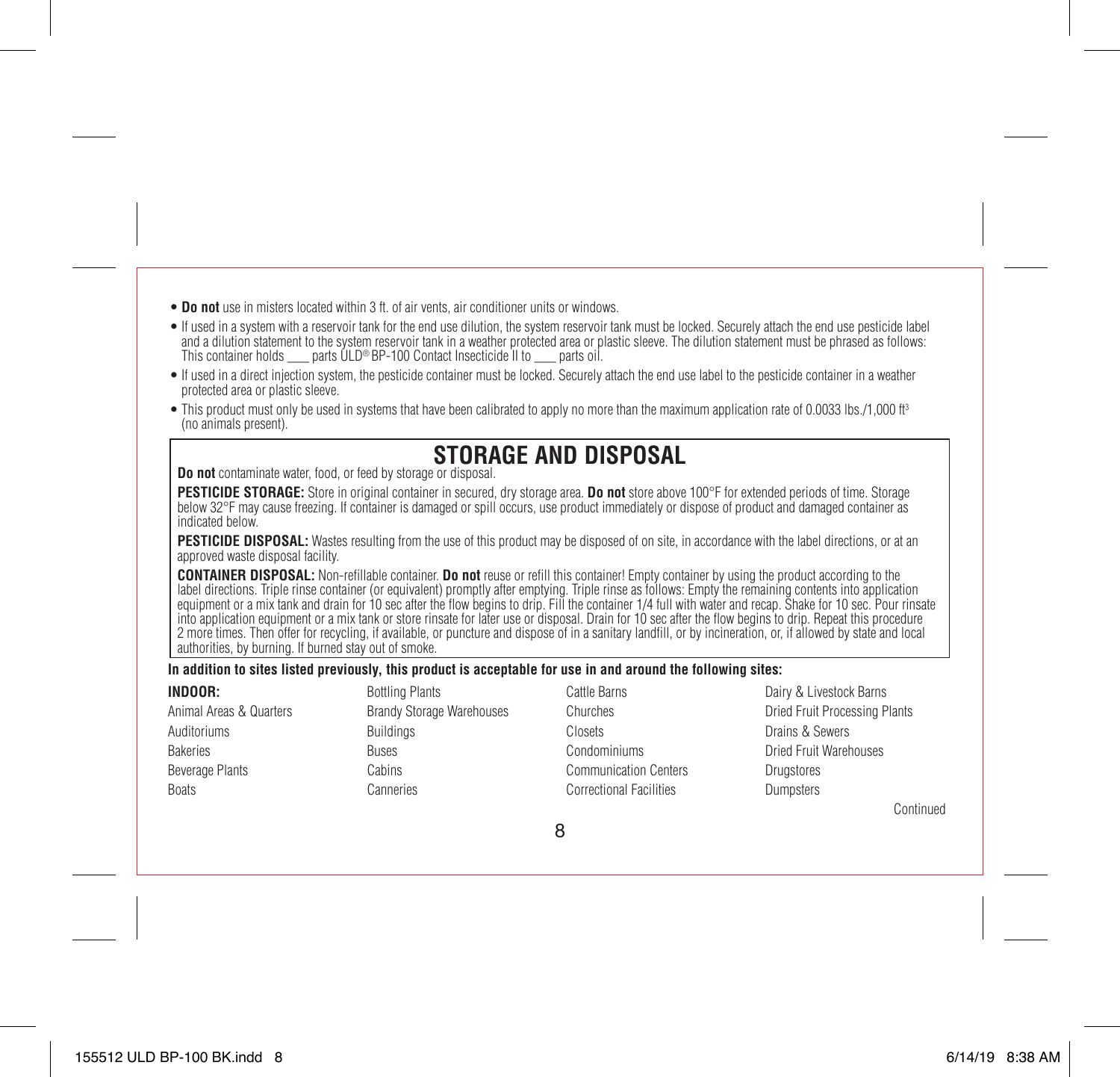Dwellings Egg Processing Plants Factories Flour Mills Food Handling Establishments Food Processing Plants **Freight Containers** Fruit Packing Sheds Garbage Cans Garbage Compactors Grain Elevators Grain Mills Grain Handling Equipment Granaries Homes Horse Stables/Barns Hospices Industrial Installations Institutions Jails Laboratories Libraries Livestock Barns Loafing Sheds Locker Rooms

Mills Mausoleums Meat Packing Plants Milk Rooms Missions Mobile Homes Museums Mushroom Processing Plants Nursing Homes **Offices** Office Buildings Passenger Rail Cars Peanut Processing Plant Peanut Storage Warehouses Poultry Houses Poultry Processing Plants Prisons Public Buildings Rabbit Processing Plants Rabbit Houses Railroad Cars Recreational Vehicles Research Animal Areas **Restaurants** Restrooms

Rice Mills Shade Houses Ships Ship's Hold Stables Stable Bins Stored Seed Warehouses Stores Supermarkets Swine Houses Textile Mills & Warehouses **Theaters** Tobacco Plants Tobacco Warehouses Townhouses Trains Transportation Equipment Trucks Truck Trailers USDA Inspected Facilities Utilities Utility Rooms Voids (Attics, Walls, Ceilings) Warehouses Wineries

Wine Storage Warehouses Zoos **OUTDOOR: Campgrounds** Corrals Drive-in Restaurants Drive-in Theaters Dumpsters Feedlots Garbage Dumps Golf Courses Junkyards Kennels Landscapes Lath Houses Manure Piles Parks Plantscapes Playgrounds Recreational Areas Sewers Swineyards USDA Inspected Facilities Zoos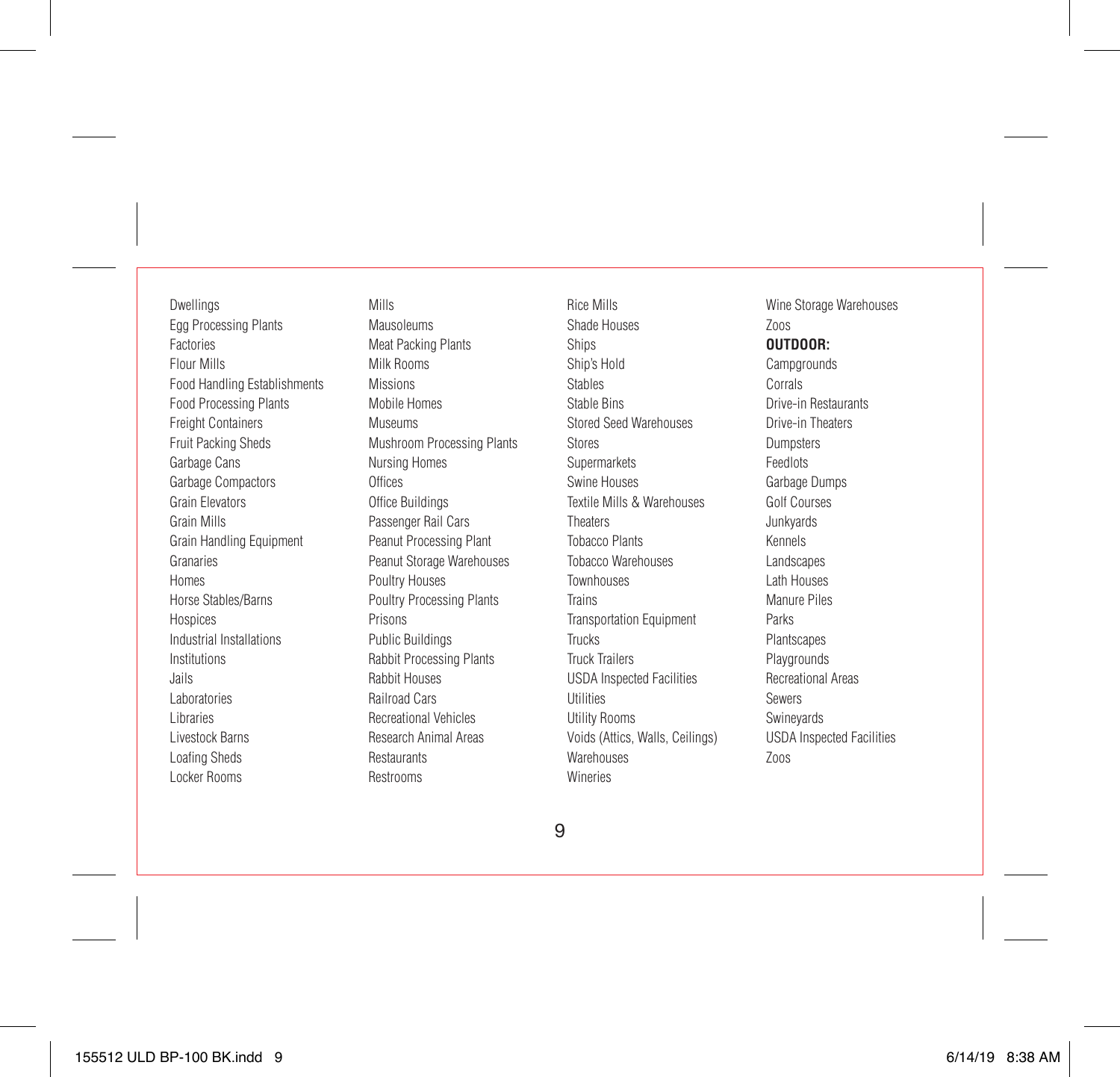# **This product is also effective against the following insects when used according to label directions:**

**FLYING INSECTS:** Bees Blow Flies Bottle Flies Cheese Skippers Deer Flies Flies Fungus Gnats House Flies Hornets Mushroom Flies Stable Flies Vinegar Flies Yellowjackets **CRAWLING INSECTS:** Bed Bugs Book Lice Cabbage Loopers Cabbage Worms Cockroaches **Crickets** 

Fire Ant Workers Firebrats Millipedes Pillbugs Sowbugs Scorpions **GRAIN BORERS**: Larger Grain Borers Lesser Grain Borers **FLEAS & TICKS:** Brown Dog Ticks Fleas Ticks **LICE**: Cattle Lice **SPIDERS & MITES:** Cheese Mites Clover Mites Grain Mites

Mites Spiders **WEEVILS:** Bean Weevils Granary Weevils Maize Weevils Rice Weevils **MOTHS:** Almond Moths Chocolate Moths Clothes Moths Cocoa Bean Moths Mediterranean Flour Moths **WORMS:** Dark Mealworms Lesser Mealworms Yellow Mealworms **BEETLES:** Black Carpet Beetles Carpet Beetles Darkling Beetles Dermestid Beetles

Driedfruit Beetles

Drugstore Beetles Flat Grain Beetles Foreign Grain Beetles Fungus Beetles Ground Beetles Hide Beetles Merchant Grain Beetles Mexican Grain Beetles Red Flour Beetles Red Horned Grain Beetles Rusty Grain Beetles Sawtoothed Grain Beetles Spider Beetles Trogoderma Beetles White Marked Spider Beetles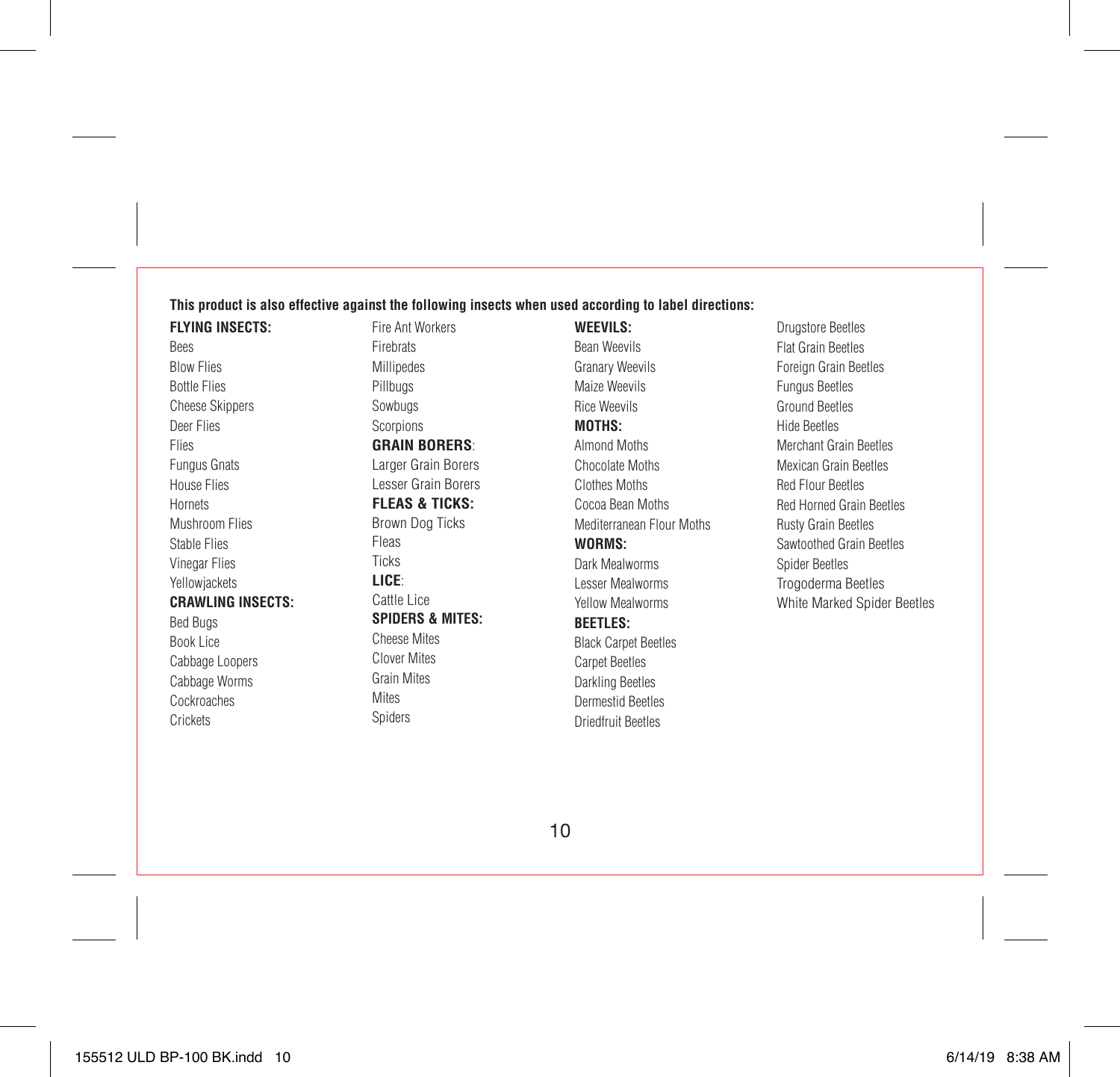# **CONDITIONS OF SALE AND WARRANTY**

Follow the Directions for Use. It is impossible to eliminate all risks inherently associated with use of this product, and therefore all such risk shall be assumed by the Buyer. McLaughlin Gormley King Company ("MGK") warrants that this product conforms to the chemical description on the label and is reasonably fit for the purposes referred to in the Directions for Use, subject to the inherent risks, referred to above. TO THE EXTENT CONSISTENT WITH APPLICABLE LAW: (A) MGK MAKES NO OTHER WARRANTIES EXPRESS OR IMPLIED, INCLUDING WARRANTIES OF FITNESS FOR PARTICULAR PURPOSE OR MERCHANTABILITY, (B) BUYER'S EXCLUSIVE REMEDY AND MGK'S AND SELLER'S EXCLUSIVE LIABILITY, WHETHER IN CONTRACT, TORT, NEGLIGENCE, STRICT LIABILITY, OR OTHERWISE, SHALL BE LIMITED TO REPAYMENT OF THE PURCHASE PRICE OF THE PRODUCT, AND (C) MGK AND THE SELLER DISCLAIM ANY LIABILITY FOR CONSEQUENTIAL, INCIDENTAL, SPECIAL OR INDIRECT DAMAGES RESULTING FROM THE USE OR HANDLING OF THIS PRODUCT. MGK and the Seller offer this product, and the Buyer accepts it, subject to these Conditions of Sale and Warranty which may be varied only by agreement in writing signed by a duly authorized representative of MGK.

ULD® is a registered trademark of McLaughlin Gormley King Company.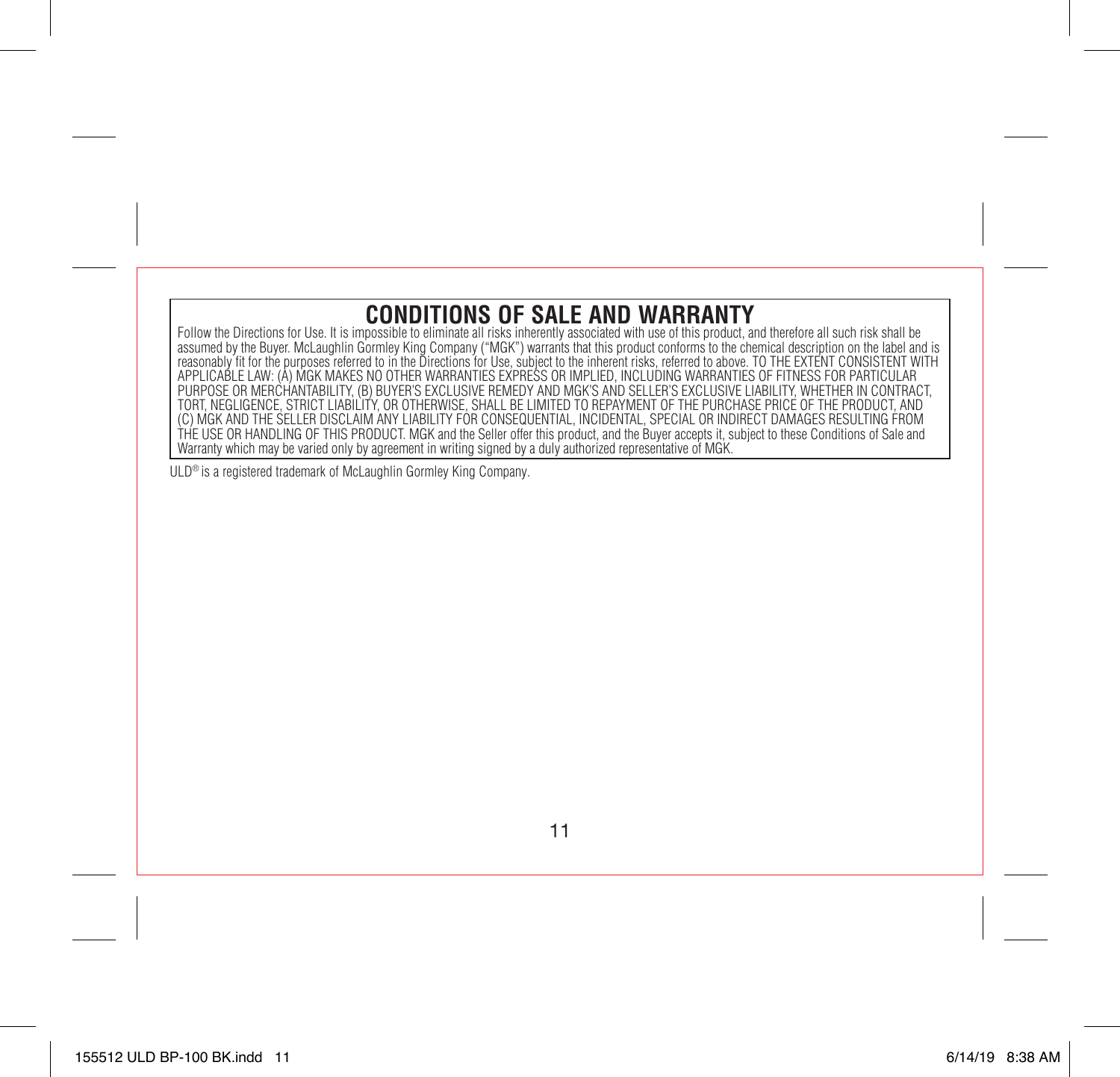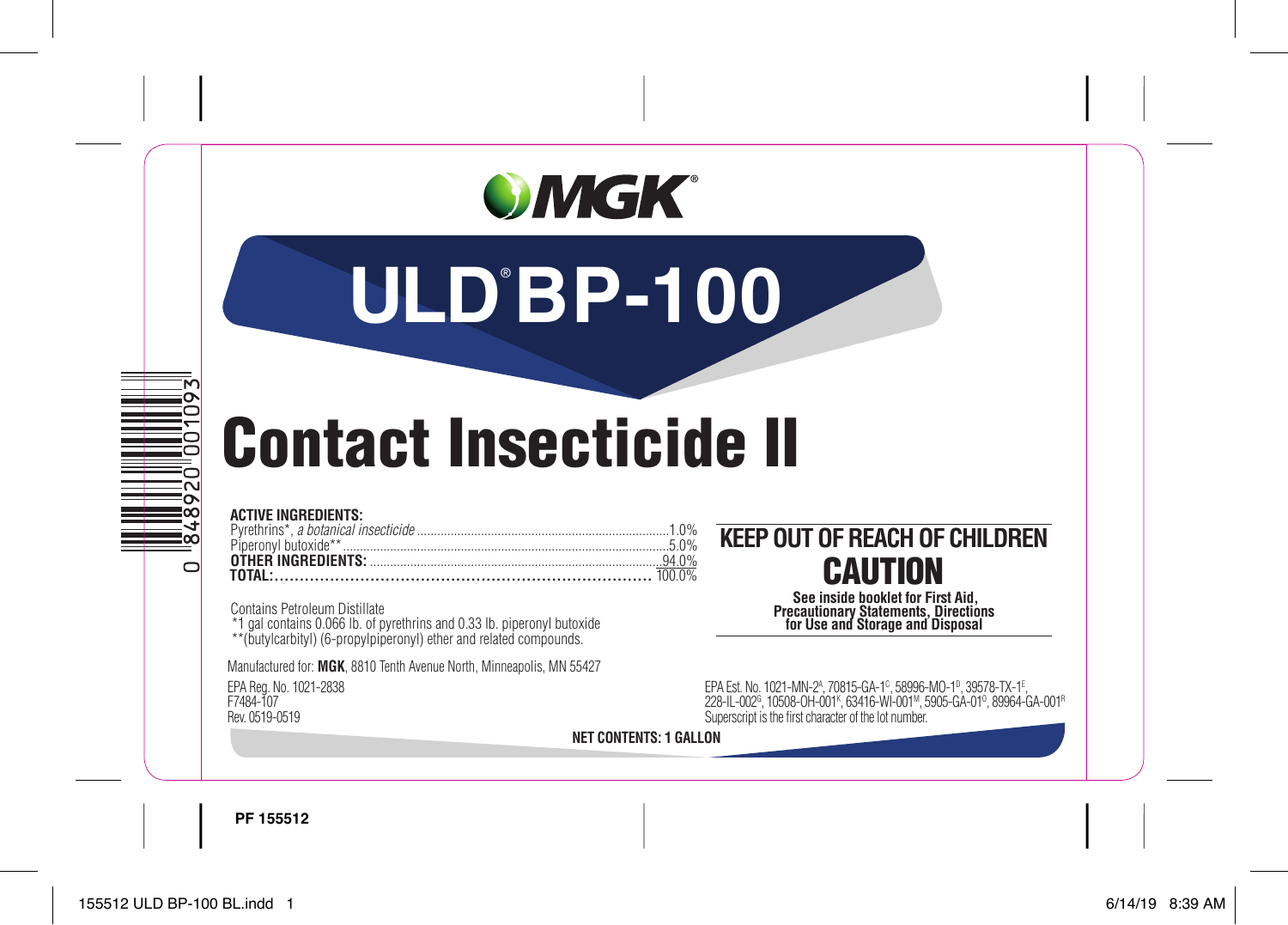# OMGK®

# **ULD**® **BP-100**

# Contact Insecticide II

# $\circ$

# **ACTIVE INGREDIENTS:**

| <b>OTHER INGREDIENTS:</b> 07HER INGREDIENTS: |  |
|----------------------------------------------|--|
|                                              |  |

Contains Petroleum Distillate

\* 1 gallon contains 0.066 lbs. of Pyrethrins and 0.33 lbs. of piperonyl butoxide

\*\* (butylcarbityl) (6-propylpiperonyl) ether and related compounds

Manufactured for: **MGK**, 8810 Tenth Avenue North, Minneapolis, MN 55427 EPA Reg. No. 1021-2838 EPA Est. No. 1021-MN-2A , 70815-GA-1C , 58996-MO-1D , 39578-TX-1E , F7484-55 228-IL-002G , 10508-OH-001K , 63416-WI-001M, 5905-GA-01O , 89964-GA-001R Rev. 0519-0519 Superscript is the first character of the lot number.

# **KEEP OUT OF REACH OF CHILDREN** CAUTION **See inside booklet for First Aid,**

**Precautionary Statements, Directions for Use and Storage and Disposal**

# **Net Contents: 55 gallons**

**PULL HERE TO OPEN / PRESS TO RESEAL**

PULL HERE TO OPEN / PRESS TO RESEAL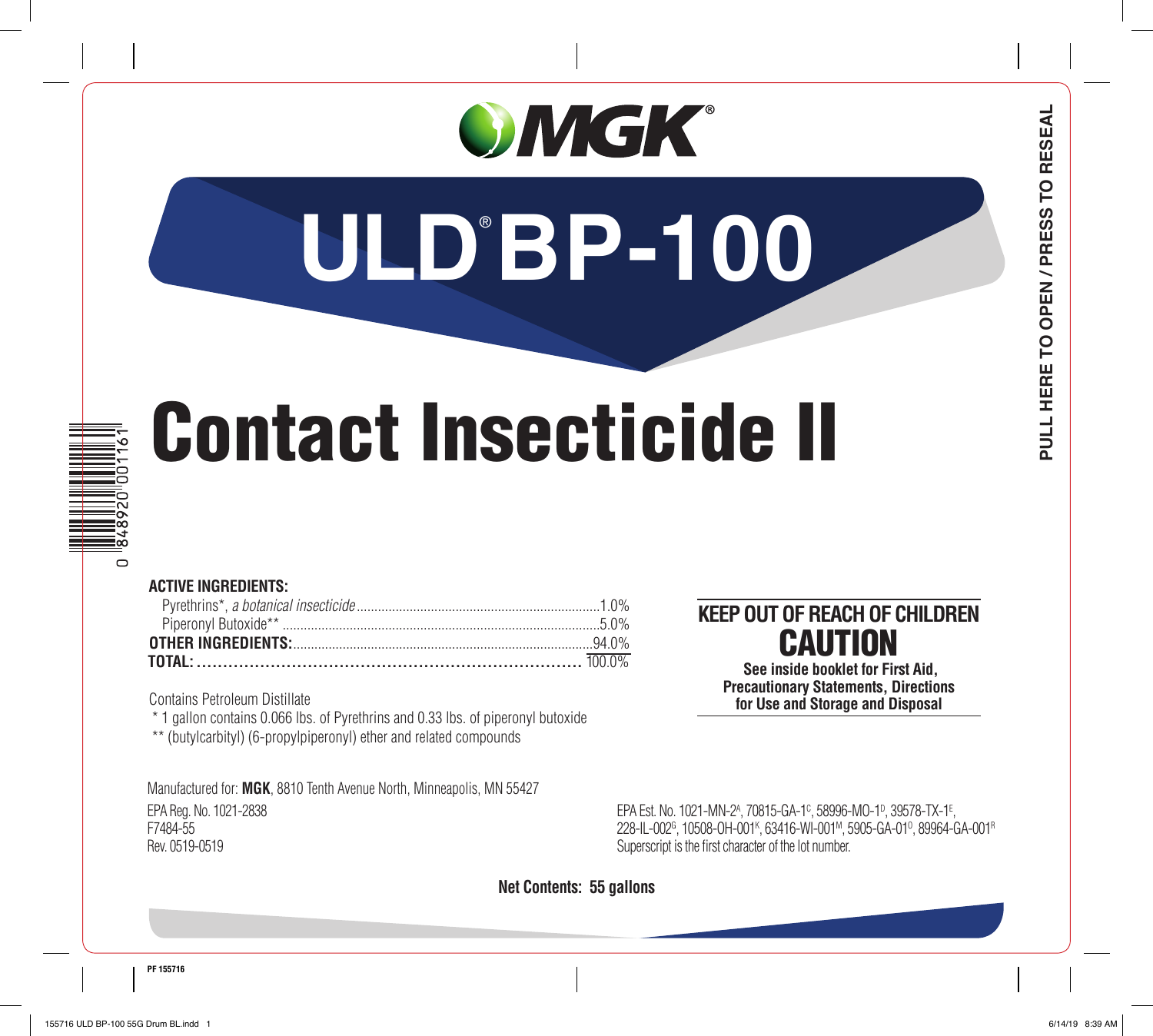- Do not apply to classrooms when in use.
- Do not use in aircraft cabins
- Do not make outdoor applications during rain.
- surface waters
- All outdoor applications, if permitted elsewhere on this label, must be limited to spot or crack and crevice treatments only, except for the following permitted uses, if allowed elsewhere on this label: 1. Applications to soil or vegetation, as listed on this label, around structures;
- 2. Applications to lawns, turf and other vegetation, as listed on this label;
- 3. Applications to the side of a building, up to a maximum height of 3 ft. above grade;
- 4. Applications to underside of eaves, soffits, doors or windows permanently protected from rainfall by a covering, overhang, awning or other structure;
- 5. Applications around potential pest entry points into buildings, when limited to a surface band not to exceed 1" in width;
- condition that could result in runoff into storm drains, drainage ditches, gutter or surface waters, in order to control occasional invaders or aggregating pests.
- Not for use in outdoor residential misting systems.

Note: Some furniture finishes, particularly plastics, can be damaged by petroleum based insecticides. To avoid damage, cover those items and do not spray directly. If in doubt, test by applying this material to an inconspi

# **PRODUCT INFORMATION**

# **USE IN FOOD HANDLING ESTABLISHMENTS**

Applications are permitted in food/feed areas of food/feed handling establishments as a contact spray, space spray or crack and crevice treatment, including those operating under the Federal meat, poultry, shell egg gradin

FOOD AREAS: Include areas for receiving, serving, storing (dry, cold, frozen, raw), packing (canning, bottling, wrapping, boxing), preparing (cleaning, slicing, cooking, grinding), edible waste storage and enclosed process

SPACE SPRAY - FLYING INSECTS (Flies, Gnats): Use full strength or dilute as desired using the dilution chart below. Prior to treatment, open cabinets, doors and equipment to be treated; turn off air conditioners and fans, close windows in the area to be treated. Apply using a mechanical aerosol generator (no droplets > 50 microns in diameter and 80% < 30 microns). Apply undiluted at a rate of approx. 1 fl. oz. / 1,000 cu. ft. of room space, (1.000 cu ft of room space, In commercial operations, subtract the space occupied by stored product or equipment from the cubic fontage. Disperse toward areas suspected of barborion the organism the states infestations of (including around equipment, appliances and pallets, if desired) contacting as many insects as possible. Do not remain in treated areas after application. Keep area closed for at least 1 hour. Open and thoroughly ventilate not apply as a space spray in residences.

programs.

Food handling establishments are places other than private residences in which food is held, processed, prepared or served.

DILUTION: Use a white mineral oil conforming to requlation 21 CFR 178.3620(b) or an odorless light petroleum hydrocarbon conforming to 21 CFR 172.882 or 40 CFR 180.910 (inert ingredients used pre and post-harvest: exemptio of a tolerance) and 180.930 (inert ingredients applied to animals; exemptions from the requirement of a tolerance.) Combine oil and concentrate as directed below and mix well just prior to application.

| Pyrethrin % Desired |  |
|---------------------|--|
| 0.50                |  |
| 0.30                |  |
| 0.15                |  |

SPACE SPRAY -CRAWLING INSECTS (Ants, Bed Bugs, Beetles, Earwigs, Cockroaches, Silverfish, Spiders): Use full strength. Prior to treatment, open cabinets, doors and equipment to be treated; turn off air conditioners and fan all flames and close windows in the area to be treated. Apply as a space spray using a mechanical aerosol generator (no droplets >50 microns in diameter and 80% <30 microns) at a rate of approx. 1 fl. oz. / 1.000 cu. ft. o operations, subtract the space occupied by stored product or equipment from the cubic footage. Disperse toward areas suspected of harboring the greatest infestations of listed pests. Disperse in all locations (including ar pallets, if desired) contacting as many insects as possible. Do not remain in treated area after application and leave area closed for 1 hr. Ventilate thoroughly before occupants are allowed to reenter. Do not apply as a s

DIRECT SPRAY OR VOID TREATMENTS: Use equipment designed space or mist treatments. Follow the manufacturer's recommendations for proper equipment set up and operation. Place the tip of the applicator at or into the crack or to the void. Apply in short bursts into area being treated. Apply 1 sec of product for every 3 cu. ft. of void area. For Direct Spray, apply the product in short bursts into the area where insects are to be contacted, such furniture or other equipment. Apply from a distance of 18 - 24" away from the surface and allow the material to drift to area to be treated. The amount of product applied is not to exceed 0.33 fl. oz. / 1,000 cu. ft. For B where bed bugs harbor. Do not direct this product at mattresses

oils, syrups).

NON-FOOD AREAS: Include areas such as garbage rooms, lavatories, floor drains (to sewers), entries and vestibules, offices, locker rooms, machine rooms, boiler rooms, garages, mop closets and storage areas (after canning o Apply according to specific directions for pest(s) to be treated under the Indoor Use section below. Do not make space spray applications to food areas when the facility is in operation. Prior to space spray applications, drinking water in the treatment area. Remove or cover dishes, utensils, food processing equipment, and food preparation surfaces, in the treatment area, or wash them before use.

# **INDOOR USE**

HANDTANK OR PINSTREAM APPLICATION: Direct application into cracks and crevices in elements of construction, walls, floors, underneath sinks, behind pipes and other places where insects harbor. For spot treatments, use a co spray. Limit individual spot treatments to an area no larger than 20% of the surface area. Any individual spot treatment shall not exceed 2 sq. ft. Contact as many insects as possible. Before making any application, ensure leave an unacceptable residue. The amount of product applied is not to exceed 0.33 fl. oz. / 2 sq. ft.

OUTDOOR GROUND FOGGING APPLICATION USING HANDHELD EQUIPMENT (Flies, Gnats): Use in open areas near buildings and in campgrounds. Use preferably at a time when temperature is cool (≤ 75°F) and the wind velocity is approx. ≤ mph. When using ULV equipment, apply at the rate of 4 fl. oz. / acre. Allow spray drift to penetrate dense foliage

Use to protect beef cattle, dairy cattle and horses from horn flies, house flies and gnats, apply a light mist sufficient to wet the tips of the hair. To kill stable flies on beef cattle, dairy cattle and horses, apply 2 f not to soak the hide. To kill the motile stages of blood sucking lice on beef and dairy cattle, apply the spray to thoroughly wet the hair. Use 2 fl, oz, or less/animal and repeat every 2 - 3 weeks as required, but do not dogs and cats.

Space Treatment Over Animals in Barns and Corrals or in Indoor Misting Systems Used in Commercial Barns, Stables and Animal Quarters: Select proper dilution and treat with ULD equipment over animals, or apply through Indoo Misting Systems.

- Do not use in misters located within 3 ft. of air vents, air conditioner units or windows. dilution statement must be phrased as follows:· "This container holds \_\_\_ parts ULD BP-100 Contact Insecticide II to \_\_\_ parts oil."
- If used in a direct injection system, the pesticide container must be locked. Securely attach the end use label to the pesticide container in a weather protected area or plastic sleeve.
- This product must only be used in systems that have been calibrated to apply no more than the maximum application rate of 0.0033 lbs./1,000 cu. ft. (no animals present).

| Pyrethrin % Desired | <b>Mixture Rate</b>                 | Application Rate per 1,000 cu. ft. |
|---------------------|-------------------------------------|------------------------------------|
| 0.50                | 1 Part Concentrate to 1 Part Oil    | 1 fl. oz.                          |
| 0.30                | 3 Parts Concentrate to 7 Parts Oil  | $1-2$ fl. oz.                      |
| 0.15                | 3 Parts Concentrate to 17 Parts Oil | $1-2$ fl. oz.                      |

PESTICIDE STORAGE: Store in original container in secured, dry storage area. Do not store above 100°F for extended periods of time. Storage below 32°F may cause freezing. If container is damaged or spill occurs, use produc product and damaged container as indicated below.

Have the product container or label with you when calling a poison control center or doctor, or going for treatment. For additional information on this pesticide product (including health concerns, medical emergencies or p 1-888-740-8712.

- . In addition to the above PPE, applicators using a high-pressure hand wand in an enclosed area must wear at least a NIOSH-approved respirator with: a dust/mist filter with MSHA/NIOSH approval number prefix TC-21C or Any R
- . In addition to the above PPE, applicators fogging this product (applying as a space spray) in an enclosed area must wear a half-face, full-face, or hood-style NIOSH-approved respirator with: a dust/mist filtering cartrid prefix TC-21C), or a canister approved for pesticides (MSHA/NIOSH approval number prefix TC-14G), or a cartridge or canister with any R, P or HE filter.

Follow manufacturer's instructions for cleaning/maintaining PPE. If no such instructions for washables exist, use detergent and hot water. Keep and wash PPE separately from other laundry. Discard clothing and other absorbent material that have been drenched or heavily contaminated with the product's concentrate. Do not reuse them.

# **USER SAFETY RECOMMENDATION**

- Wash hands before eating, drinking, chewing gum, using tobacco or using the toilet.
- Remove clothing/PPE immediately if pesticide gets inside. Then wash thoroughly and put on clean clothing.

### **OUTDOOR USE**

TERRESTRIAL APPLICATIONS: This product is toxic to aquatic organisms, including fish and invertebrates. Drift and runoff may be hazardous to aquatic organisms in water adjacent to treated areas. This product has a potentia weeks after application. Poorly draining soils and soils with shallow water tables are more prone to produce runoff that contains this product.

# **FOR USE ON DOMESTIC ANIMALS/LIVESTOCK**

This product is highly toxic to bees exposed to direct treatment on blooming crops or weeds. Do not apply this product or allow it to drift to blooming crops or weeds while bees are actively visiting the treatment area. To illow pesticide to enter or run off into storm drains, drainage ditches, gutters or surface waters. Applying this product in calm weather when rain is not predicted for the next 24 hours will help to ensure that wind or ra the treatment area. Rinsing application equipment over the treated area will help avoid runoff to water bodies or drainage systems.

Do not discharge effluent containing this product into lakes, streams, ponds, estuaries, oceans or other water unless in accordance with the requirements of the National Pollutant Discharge Elimination System (NPDES) permi been notified in writing prior to discharge. Do not discharge effluent containing this product to sewer systems without previously notifying the local sewage treatment plant authority. For quidance, contact your state wate

# **PHYSICAL OR CHEMICAL HAZARDS** Do not use or store near heat or open flame. Do not apply this product around electrical equipment due to the possibility of shock hazard.

For indoor or outdoor application as a direct, space, area or contact spray. Dependent upon the insects and areas to be treated, this product may be applied through mechanical aerosol (non-metered) or ultra-low volume (ULV and conventional fogging or spraying equipment.

> It is a violation of Federal law to use this product in a manner inconsistent with its labeling.

# **USE RESTRICTIONS FOR INDOOR MISTING SYSTEMS**

• Not for use in outdoor residential misting systems (indoor or outdoor). Do not apply this product in barns or stables where animals intended for slaughter or human consumption will be maintained.

• When using this product, installers and service technicians must comply with the license, certification or registration requirements of the state(s), tribe(s) or local authority(ies) where they are installed. • When applying via a remote activation device, do not apply when people and pets are present. If possible, when applying via automatic timer, set the timing for application when people and pets are unlikely to be present.

. If used in a system with a reservoir tank for the end use dilution, the system reservoir tank must be locked. Securely attach the end use pesticide label and a dilution statement to the system reservoir tank in a weather

- 
- Do not apply when food, feed and/or water is present.
- 
- Direct nozzles to spray towards the target area and away from areas where people are typically present.
- Do not use in evaporative cooling system.
- 

# **STORAGE AND DISPOSAL**

Do not contaminate water, food, or feed by storage or disposal.

Campground Corrals Drive-in Restaurants Drive-in Theaters Dumpsters Feedlots Garbage Dumps Golf Courses Junkyards Kennels Landscapes

PESTICIDE DISPOSAL: Wastes resulting from the use of this product may be disposed of on site, in accordance with the label directions, or at an approved waste disposal facility.

CONTAINER DISPOSAL: Non-refillable container. Do not reuse or refill this container! Empty container by using the product according to the label directions. Triple rinse container (or equivalent) promptly after emptying. T Fronty remaining contents into application equipment or a mix tank. Fill the container 1/4 full with water. Replace and tighten closures. Tip container on its side and roll it back and forth, ensuring at least one complete the container on its end and tip it back and forth several times. Turn the container over onto its other end and tip it back and forth several times. Empty the rinsate into application equipment or a mix tank or store rins

|                                                                                                    | <b>FIRST AID</b>                                                                          |  |
|----------------------------------------------------------------------------------------------------|-------------------------------------------------------------------------------------------|--|
| I IF IN EYES<br>Hold eyes open and rinse slowly and gently with water for 15 - 20 minutes.         |                                                                                           |  |
|                                                                                                    | Remove contact lenses, if present, after the first 5 minutes, then continue rinsing eyes. |  |
|                                                                                                    | • Call a poison control center or doctor for treatment advice.                            |  |
| I IF ON SKIN OR CLOTHING                                                                           | Take off contaminated clothing.                                                           |  |
|                                                                                                    | Rinse skin immediately with plenty of water for 15 - 20 minutes.                          |  |
|                                                                                                    | • Call a poison control center or doctor for treatment advice.                            |  |
| <b>NOTE TO PHYSICIAN:</b> Contains petroleum distillate – vomiting may cause aspiration pneumonia. |                                                                                           |  |
|                                                                                                    | <b>HOTLINE NUMBER</b>                                                                     |  |

# **PRECAUTIONARY STATEMENTS**

# **HAZARDS TO HUMANS AND DOMESTIC ANIMALS**

**CAUTION**: Harmful if absorbed through skin. Causes moderate eye irritation. Avoid contact with skin, eyes or clothing. Prolonged or frequently repeated skin contact may cause allergic reaction in some individuals.

# **PERSONAL PROTECTIVE EQUIPMENT (PPE)**

Mixers, loaders, applicators and other handlers must wear the following: Long-sleeved shirt, long pants, shoes and socks, and chemical-resistant gloves made of barrier laminate, nitrile rubber, neoprene rubber or Viton.

# **USER SAFETY REQUIREMENTS**

Users should:

• Remove PPE immediately after handling this product. As soon as possible, wash thoroughly and change into clean clothing.

# **ENVIRONMENTAL HAZARDS**

procedure 2 more times.] In addition to previously listed sites, this product is acceptable for use in and around the following sites: **INDOORS:** Animal Areas & Quarters Auditoriums Bakeries Beverage Plants Boats Bottling Plants Brandy Storage Warehouses **Buildings** Buses

**Cabins** 

**KILLS:** Ants (excluding Harvester & Pharaoh), Bed Bugs, Cockroaches, Fleas, Flies, Scorpions, Spiders, Stored Product Pests (Beetles, Mites, Moths) and Ticks.

FOR USE IN: Commercial (including Food Handling Establishments, Food Service, Storage, Preparation and Processing Areas), Institutional and Residential Areas.

# **DIRECTIONS FOR USE**

# **USE RESTRICTIONS**

- Apply this product only as specified on this label.
- Do not apply more than 1 time/day.
- Only protected applicators may be in treatment area during application.
- Do not apply this product in a way that will contact workers or other persons, either directly or through drift.
- . Do not remain in treated area. Exit area immediately and do not enter or allow others to enter treated area until sprays have dried, until vapors, mists and aerosols have dispersed, and the treated area has been thorough
- Remove pets, birds and cover fish aquariums before spraying.
- When used as a direct or space spray, do not enter or allow others to enter until sprays have dried.
- For space sprays:
- Do not allow adults, children or pets to enter the treated area for at least 15 min, until vapors, mists and aerosols have dispersed and the treated area has been thoroughly ventilated.
- Do not remain in treated area. Exit area immediately and remain outside the treated area until aerosol, vapors and/or mists and aerosols have dispersed and the treated area has been thoroughly ventilated.
- Remove or cover exposed food and drinking water, in the treatment area, before applicatio
- Remove or cover dishes, utensils, food processing equipment, and food preparation surfaces, in the treatment area, or wash them before use.
- Do not apply as a space spray in residences.
- For space spray applications in food handling and processing facilities:
- Do not make applications when facility is in operation.
- Cover or remove food, in the treatment area, prior to space spray applications.
- Cover food processing surfaces, in the treatment area, or clean after treatment and before use.
- Except when applying to sewers or drains as instructed on this label, do not apply directly to sewers or drains, or to any area like a gutter where drainage to sewers, storm drains, water bodies, or aquatic habitat can occ
- . When used in dairy barns or facilities: Close milk bulk tank lids to prevent contamination from spray and from dead or falling insects. Remove or cover milking utensils before application. Wash teats of animals before mi
- . Do not apply this product in hospital rooms while occupied or in any rooms occupied by the elderly or infirm. Remove patients from room prior to treatment and thoroughly ventilate (2 hours) after application. Do not retu ventilation.

• Do not use in patient rooms in hospitals and nursing homes for treatment of bed bugs.

Closets

Canneries Cattle Barns Churches Communication Centers Condominiums Correctional Facilities Dairy & Livestock Barns Drains & Sewers Dried Fruit Warehouses Dried Fruit Processing Plants Drugstores Dumpsters Dwellings Egg Processing Plants Factories Flour Mills Food Handling Establishments Food Processing Plants **Freight Containers** Fruit Packing Sheds Garbage Cans Garbage Compactors Grain Elevators Grain Handling Equipment Grain Mills Granaries Horse Barns Horse Stables Hospices Industrial Installations Institutions Laboratories Libraries Livestock Barns Loafing Sheds Locker Rooms Mausoleums Meat Packing Plants Milk Rooms Missions Mobile Homes

Homes

Jails

Mills

Museums Mushroom Processing Plants Nursing Homes **Offices** Office Buildings Passenger Rail Cars Peanut Processing Plants Peanut Storage Warehouses Poultry Houses Poultry Processing Plants Prisons Public Buildings Rabbit Houses Rabbit Processing Plants Railroad Cars Recreational Vehicles Research Animal Areas Restaurants Restrooms Rice Mills Shade Houses Ship's hold Ships Stable Bins Stables Stored Seed Warehouses Stores **Supermarkets** Swine Houses Textile Mills & Warehouses Theaters Tobacco Plants Tobacco Warehouses Townhouses Trains Transportation Equipment Truck Trailers Trucks USDA Inspected Facilities **Utilities** Utility Rooms Voids (Attics, Walls, Ceilings) Warehouses Wine Storage Warehouses Wineries Zoos **OUTDOORS:**

Sewers

**Hornets** 

**Crickets** 

Lath Houses Manure Piles Parks Plantscapes Playgrounds Recreational Areas Swineyards USDA Inspected Facilities Zoos **FLYING INSECTS:** Bees Blow Flies Bottle Flies Cheese Skippers Deer Flies Flies Fungus Gnats House Flies Mushroom Flies Stable Flies **Vinegar Flies Yellowiackets CRAWLING INSECTS:** Bed Bugs Book Lice Cabbage Looper Cabbage Worms Cockroaches Fire Ant Workers Millipedes Pill Bugs Sowbugs Scorpions **GRAIN BORERS:** Larger Grain Borer Lesser Grain Borers **FLEAS AND TICKS:** Brown Dog Ticks Fleas Ticks **LICE: SPIDERS & MITES:**

Firebrats

Cattle Lice

Cheese Mites Clover Mites Grain Mites Mites Spiders **WEEVILS:** Bean Weevils

Then offer for recycling, if available, or puncture and dispose of in a sanitary landfill, or by incineration, or, if allowed by state and local authorities, by burning. If burned stay out of smoke.

This product is also effective against the following insects when used according to label directions: Maize Weevils Rice Weevils **MOTHS:** Almond Moths Chocolate Moths Clothes Moths Cocoa Bean Moths Mediterranean Flour Moths **WORMS:** Dark Mealworms Lesser Mealworms Yellow Mealworms **BEETLES:** Black Carpet Beetles Carpet Beetles Darkling Beetles Dermestid Beetles Driedfruit Beetles Drugstore Beetles Flat Grain Beetles Foreign Grain Beetles Fungus Beetles Ground Beetles Hide Beetles Merchant Grain Beetles Mexican Grain Beetles Red Flour Beetles Red Horned Grain Beetles Rusty Grain Beetles Sawtoothed Grain Beetles Spider Beetles ..<br>Trogoderma Beetles White Marked Spider Beetles

Granary Weevils

Continued

. Do not apply directly to impervious horizontal surfaces such as sidewalks, driveways and patios except as a spot or crack and crevice treatment. During application, do not allow pesticide to enter or run off into storm d

6. Applications made through the use of a coarse, low pressure spray to only those portions of surfaces that are directly above bare soil, lawn, turf, mulch or other vegetation, as listed on this label, and not over an imp